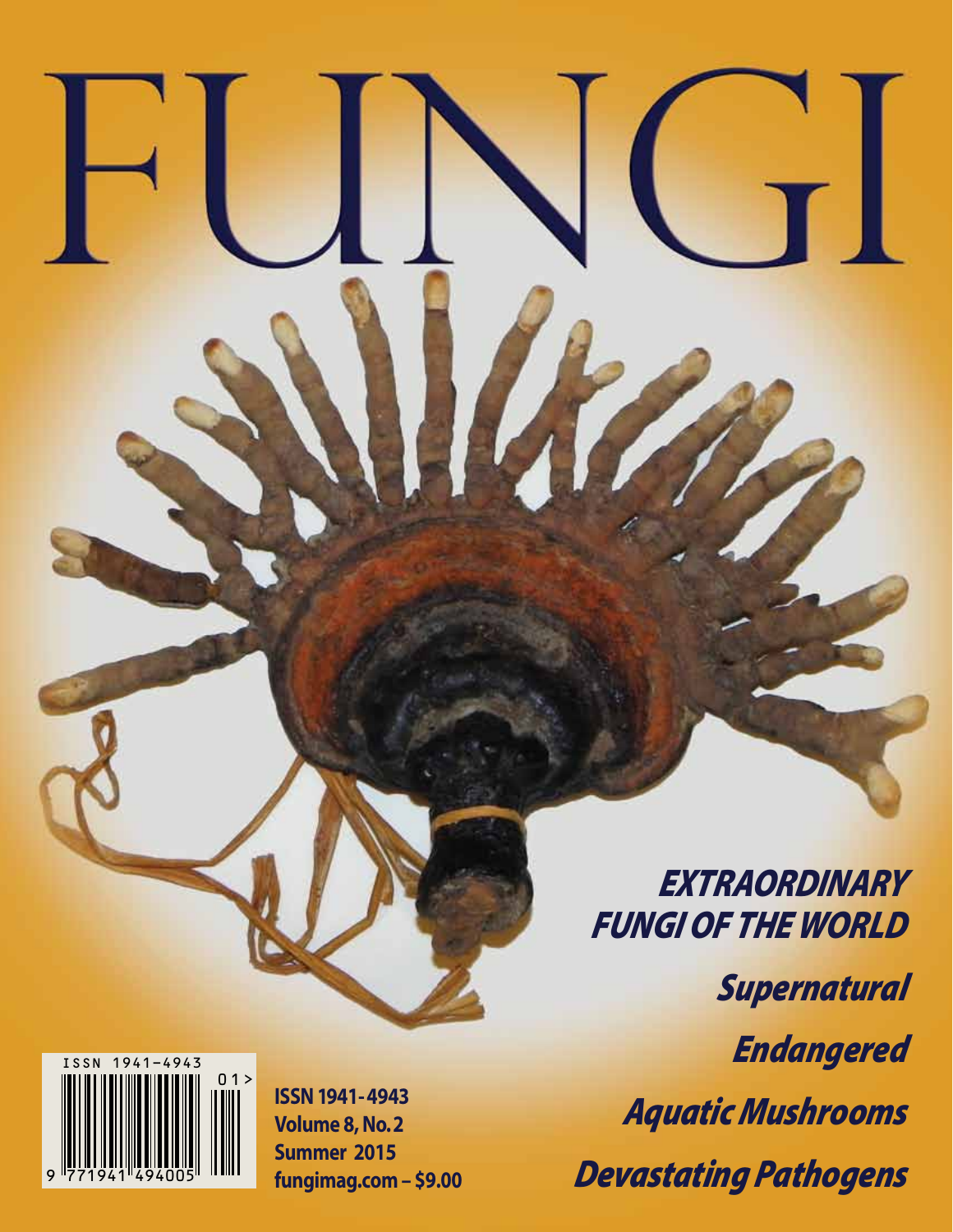# A Rare Wonder of the Fungal World

"Simply extraordinary!" was what I said over and over as I held this old object taken out of the storage collection at Harvard's Peabody Museum in Cambridge, Massachusetts. It was like no other *Ganoderma* fruiting body that I had ever come across and I have seen many from all over the world. My first impression was, and maybe it was yours as well looking at the photograph, "It can't be real." But after very close inspection it was revealed to be a single natural piece; no fabrication, nothing added or altered. It is an exceedingly unusual and wonderful fruiting body. If there was a selection for the

seven wonders of the fungal world, this would be my number one.

Robert A. Blanchette, Department of Plant Pathology 1991 Upper Buford Circle • 495 Borlaug Hall University of Minnesota • St. Paul, Minnesota 55108-6030 E-mail: robertb@umn.edu

### *History of the object*

Patrick T. L. Putnam studied anthropology at Harvard University and graduated in 1925. Immediately after graduation he set off on an independent expedition to Dutch New Guinea (now called West Papua Province in the Republic of Indonesia). At about the same time the Smithsonian cosponsored the Dutch and American New Guinea Expedition. This was one of the least known areas of the globe and anthropologists were eager to study native people from this region and collect materials to better understand their culture

(Taylor, 2006). In the village of Boeti near the mouth of the Maro (Merauk) River, Putnam collected ethnographic materials from the tribesmen there (Peabody Museum accession notes 27-56-70/D2797). Unfortunately, no

other collection notes are

**A typical annual**  *Ganoderma* **fruiting body produced in the tropics. The laccate bracket-like basidiocarp grows to maturity and does not regrow.**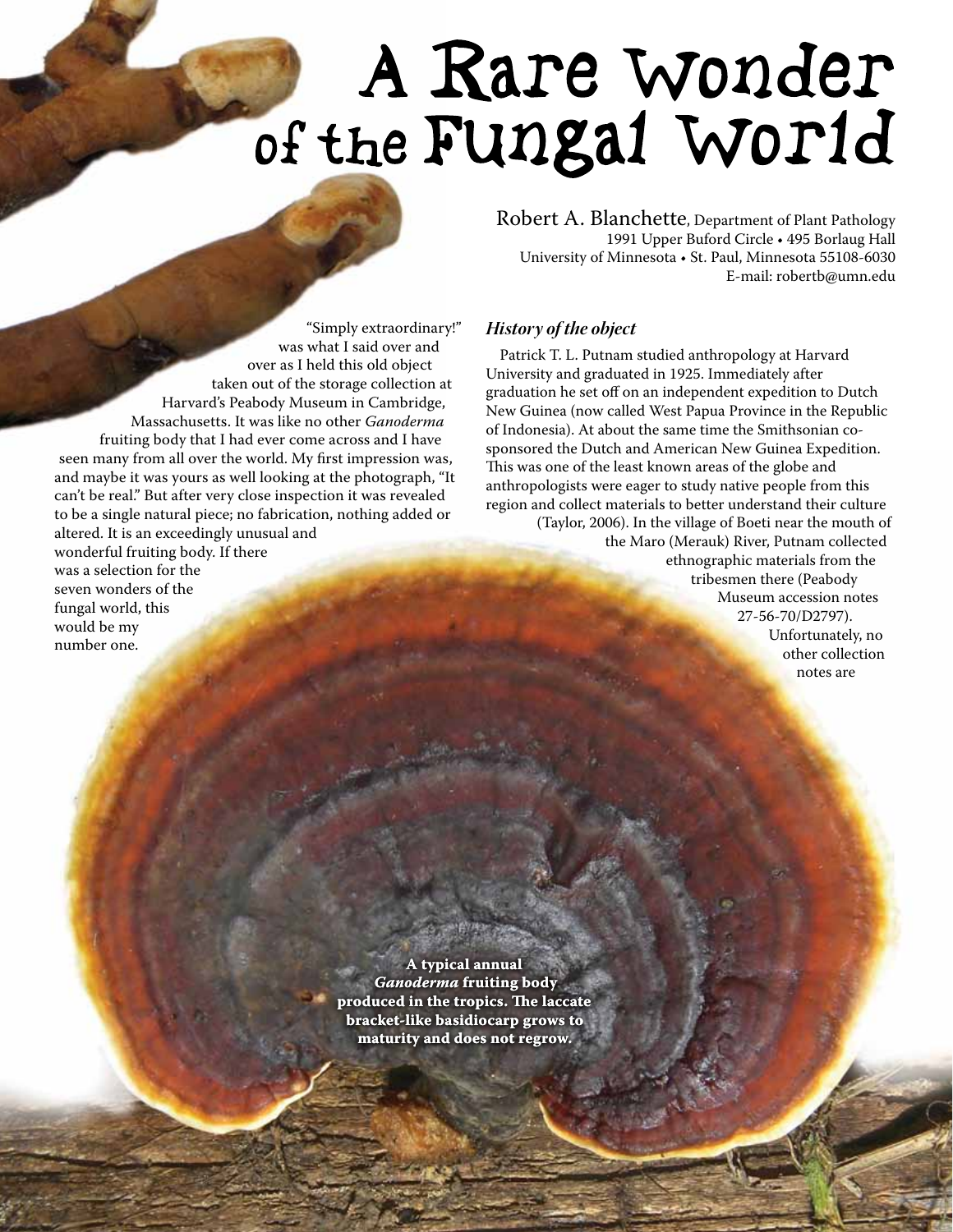New initials of regrowth on the fruiting body have a remarkable resemblance to fingers with knuckle-like growths and tips with a beginning pore layer that look like fingernails.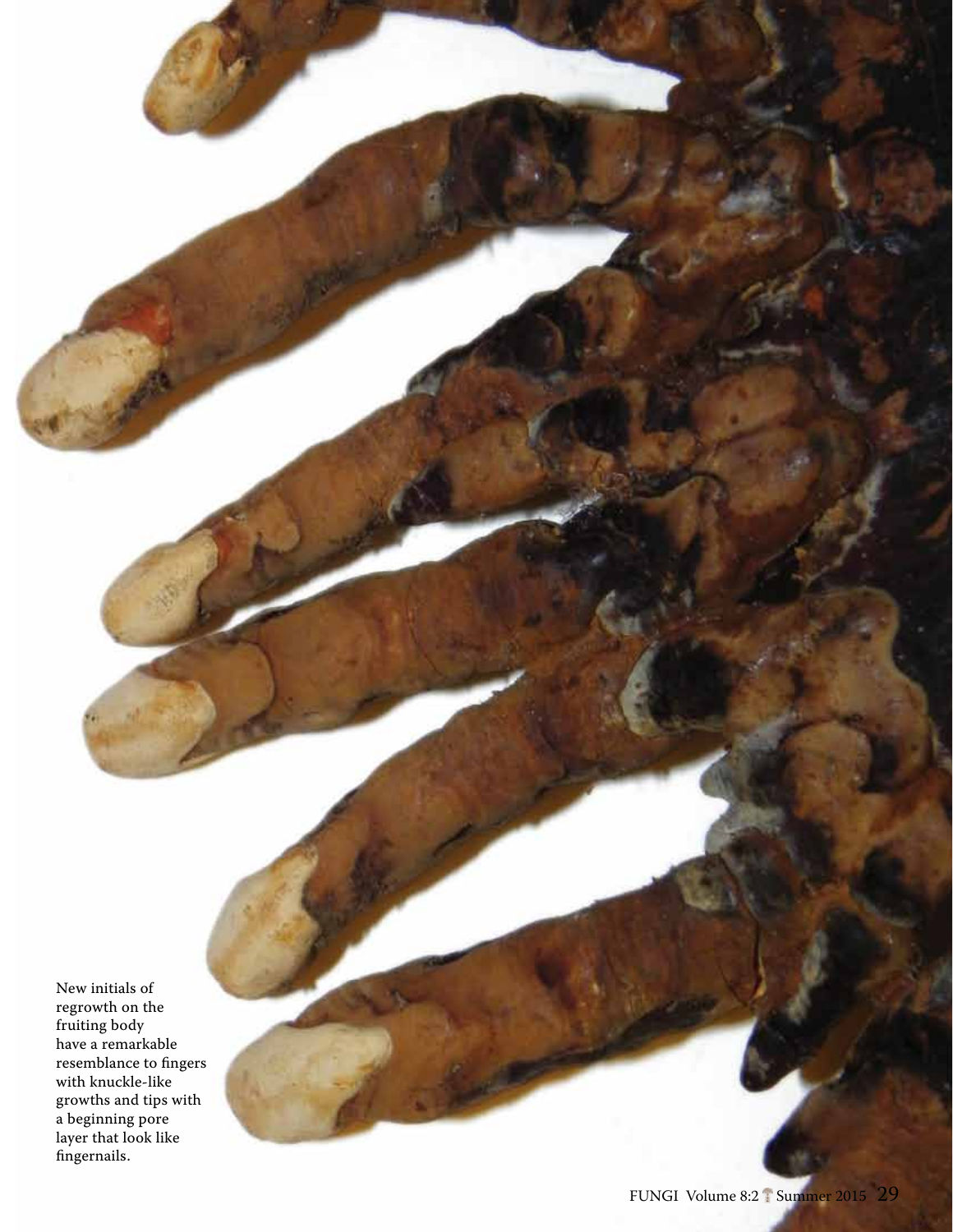available from this early expedition. The shiny and colorful *Ganoderma* with finger-like projections had apparently been an ornament owned by one of the village headman or medicine men (back then often called witch doctors). It must have been of special interest to Putnam and seemingly represented a mysterious symbol of power. A reed cord allowed the object to be worn around the neck and it would undoubtedly have been an impressive sight to see this strange and brilliantly colored 8 by 10 inch pendant being worn. How this remarkable object with the details of human fingers was used is not known. It is easy to imagine that such a strange object would be a prized possession used for all sorts of supernatural rituals. This was an object that Putnam knew he had to have. It was exactly what his trip was designed to find, one of the world's most unusual objects to illustrate the material culture from the inhabitants of one of the world's last frontiers. The object was among the collections he brought back to Harvard where it was placed in the Peabody Museum in 1926 in hopes of future studies. Putnam went on to study in the Congo, spending the rest of his life in Africa. He did not publish anything about the materials he brought back and for the past nine decades this extraordinary object has remained in the storage collection of the museum.

## *A Ganoderma like no other*

The brightly colored laccate or varnished looking *Ganoderma* are taxonomically placed into the *Ganoderma lucidum* complex which contains many species (Moncalvo and Ryvarden, 1997; Seo and Kirk, 2000). In the wild, it produces a stipe that extends up from the roots or stump of infected trees where it produces a bracket-like pileus. This polypore enlarges during the year and when mature it stops growing and will not regrow in subsequent years. Other *Ganoderma*, such as *Ganoderma applanatum*, are perennial and can produce new growth the following year with new pore layers produced annually. These fruiting bodies are geotropic and produce the pore layer toward the ground. If a log with *Ganoderma applanatum* sporophores were to be rolled over, the next year's fruiting body will reorient its pore layer so that the openings are facing the ground. The fungi in the *Ganoderma lucidum* group are different and usually do not regrow. They may, however, produce long stipes or what is commonly called the antlerlike form (Stamets, 2000). Environmental factors influence the growth characteristics of *Ganoderma* with light,  $\mathrm{CO}_2$  concentration and humidity affecting fruiting body formation. High  $\mathrm{CO}_2$  environment and little to no light



*Ganoderma* fingers produced as secondary growth from a fully formed fruiting body. The regrowth is an amazing phenomenon for this fungus.

will induce antler-like stipes to form without a pileus. The *Ganoderma* fruiting body from Dutch New Guinea is very unusual because it has secondary growth occurring from the edge of a fully formed sporophore. Over 20 new growths sprouted out from the original fruiting body with growth patterns resembling human fingers and the beginning white pore layer on the tips of the new growth giving the eerie appearance to finger nails. What scenario could have produced such uncommon fruiting? I can only postulate that it likely resulted when a fully formed but still expanding fruiting body was somehow flipped so the pileus edge was upright and then covered by a considerable layer of wet moss or other vegetation. The tropical conditions and change in the microenvironment around the fungus triggered new fruiting body initials to form. High  $\mathrm{CO}_2$  concentrations and lack of light could have promoted the finger development. Just when a new pore layer was starting to form on these fingers, one of the natives noticed the fungus, snatched it up and revered it for all its ghostly beauty. It is not the first time that *Ganoderma* have been thought to have mystical properties as seen in the historical record of ancient China for *Ganoderma lucidum* (Pegler, 2002; McMeekin, 2004). The bright coloration and surreal varnished appearance readily attracts attention and collection. The long historic use in Chinese traditional medicine has led to it being named the "mushroom of immortality" (Powell, 2014). The native people of Dutch New Guinea may have also thought that finding one of these of beautiful lacquered objects growing naturally was very special. Finding this particular *Ganoderma* with its bold color, shiny appearance and human fingers projecting out of it had to be an extraordinary event. Undoubtedly it ended up being the ideal talisman for a chief or shaman.

### *What species of* **Ganoderma***?*

The taxonomy of the various species that make up the *Ganoderma lucidum* complex is currently being studied and I was very keen to find out what species this West Papua *Ganoderma* could be. Permission to sample the object for rDNA extraction and sequencing was granted by the Peabody Museum and a small sample of fungal tissue was obtained by the curator from the outer